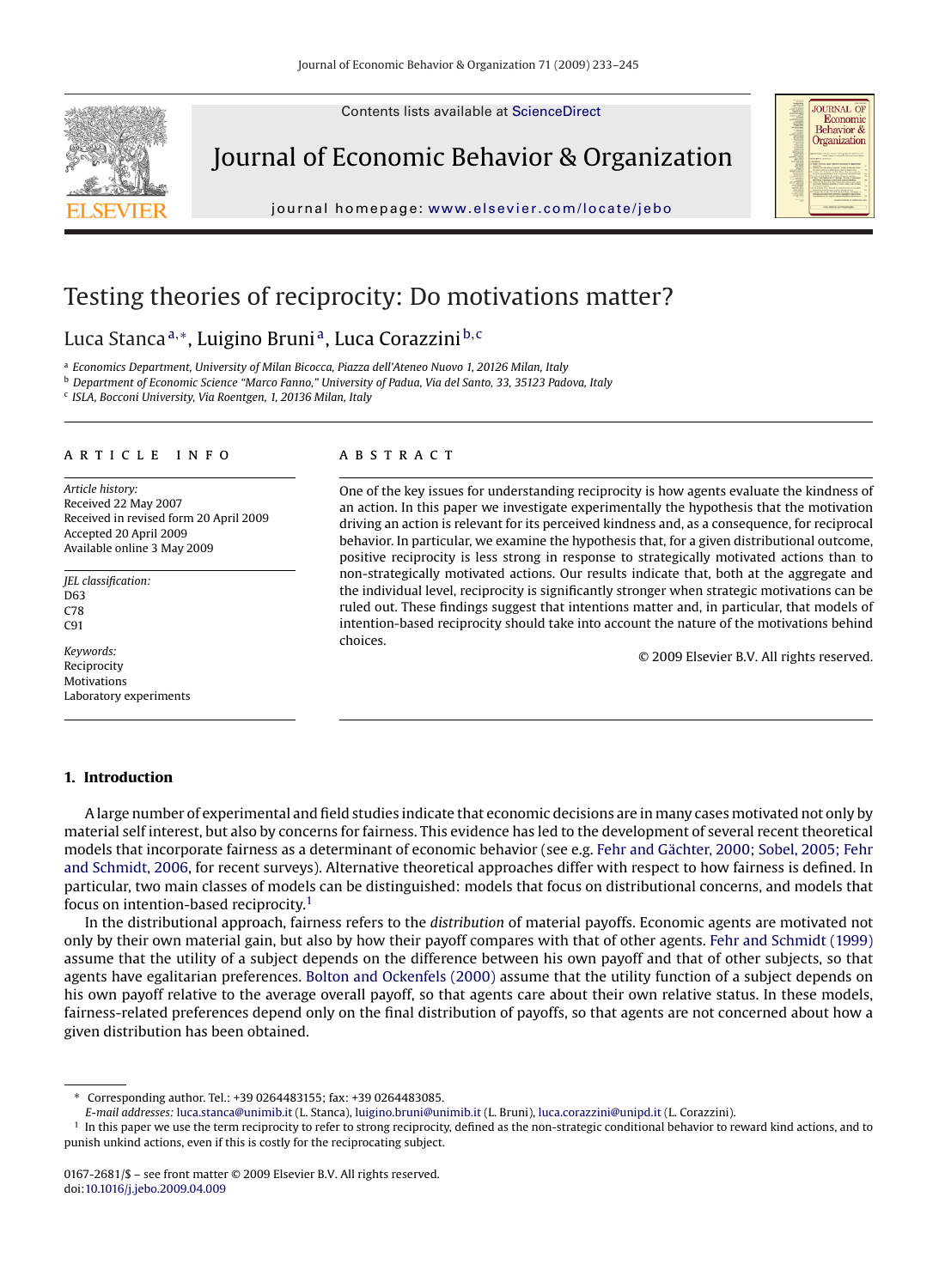In the reciprocity approach, fairness refers to the *intentions* of other agents. Agents derive utility from rewarding kind actions and punishing unkind actions, even if this is costly in terms of material payoffs (e.g. [Rabin, 1993; Dufwenberg and](#page--1-0) [Kirchsteiger, 2004\).](#page--1-0) Preferences depend on the perceived kindness of an action and, therefore, on the beliefs about other agents' intentions (why an agent has chosen a given action).<sup>2</sup> In these models, actions with identical outcomes may elicit different reciprocating responses depending on how they are interpreted. A key question for intention-based reciprocity models is therefore *how* agents evaluate the kindness of a particular action.

One way of assessing the kindness of an action is to compare the action intentionally chosen with the alternative actions that could have been chosen, thus focusing on the strategy space of the first mover. Both intentionality, intended as free-will, and the set of alternative possibilities therefore may contribute to define the perceived kindness of an action. This implies two testable predictions. First, there should be no intention-based reciprocal behavior when the action of the first mover is not chosen intentionally, for example because it is the only available option or it is determined exogenously, by a disinterested third party or by chance. Second, the perceived kindness of an intentionally chosen action depends on the characteristics of the alternative actions that were available to the agent but were not chosen.

At the empirical level, a first group of experimental studies has investigated the role of intention-based fairness by focusing on the first prediction, testing the relevance of first mover's intentionality (the so-called attribution hypothesis). A control treatment where the sender can intentionally choose what action to take among a set of alternatives (thus signalling her intentions) is compared with a treatment where the sender cannot choose, either because she does not have alternative options, as in [McCabe et al. \(2003\), o](#page--1-0)r because her choice is determined randomly, as in [Blount \(1995\)](#page--1-0) and [Falk et al. \(2008\).](#page--1-0) The evidence, however, is mixed, and different results are obtained for positive and negative reciprocity.<sup>3</sup> It is important to observe that the notion of intentions investigated in this literature refers to the attribution of first mover's intentionality (free will).

A second group of experimental studies investigates the role of fairness intentions by focusing on the second testable prediction, testing the relevance of the alternative actions available to the first mover for the perceived kindness of a chosen action. In these studies, the strategy space of the first mover is manipulated in ways that are strategically irrelevant, but potentially relevant for assessing the fairness of intentions (e.g. [Andreoni et al., 2002; Brandts and Solà, 2001; Falk et al.,](#page--1-0) [2003\).](#page--1-0) These studies generally indicate that the perceived fairness of intentions is sensitive to alternative strategy spaces. [Bolton and Ockenfels \(2005\)](#page--1-0) provide evidence that both distributional factors (relative shares) and strategy spaces (available actions) matter for fairness behavior. [Bolton et al. \(2005\)](#page--1-0) study experimentally the influence of procedural fairness on the pattern of acceptance and resistance to different outcomes, finding that choice behavior is sensitive to procedural fairness. Overall, however, the evidence on the role of non-distributional factors for models of social preferences is not conclusive. In particular, what determines the perceived kindness of an action remains an open question.

In this paper we propose a new approach for assessing the relevance of intention-based theories of fairness. We formulate and test experimentally the hypothesis that the nature of the *motivations* driving an action plays an important role for its perceived kindness and, as a consequence, for the reciprocal response to that action. We therefore focus on the behavioral relevance for reciprocity of the type of motivation driving the action an agent is responding to. Following [Falk and Fischbacher](#page--1-0) [\(2006\), w](#page--1-0)e propose a framework to model explicitly the effect of the nature of motivations on reciprocal behavior, and test the hypothesis that, for a given distributional outcome, an action is perceived to be less kind if it is strategically motivated (driven by the expectation of a higher future payoff), than if it is not strategically motivated.

To clarify, consider as an example the sequential game in [Fig. 1. P](#page--1-0)layer 1 moves first, choosing between the actions *K* and *G*. If player 1 chooses *K*, the game ends. If player 1 chooses *G*, player 2 chooses between *k* and *g*, and the game ends. Payoffs in monetary units are indicated by the numbers at the end of each path.4 Should *G* be perceived as a kind action? It clearly depends on the strategy space of player 1. If the action *K* was not available, so that the first mover could only choose *G*, his action would be perceived differently (presumably, as less kind). Intentionality should matter. Similarly, if the payoffs from choosing *K* were different, or there were other alternative actions with different payoffs, intentionally choosing *G* could be perceived differently. It is important to observe, however, that the perceived kindness of action *G* also depends on what player 1 believes that player 2 will do. Assume that player 1 believes that player 2 can *only* choose *k*. Clearly, relative to the original setting, intentionally choosing action *G* would be perceived differently (presumably, as more kind) by player 2. This hypothesis, the different effect of strategic and non-strategic motivations on the perceived kindness of an action, has received relatively little attention in the empirical literature.

<sup>2</sup> Both distribution and intentions play a role in the models by [Charness and Rabin \(2002\)](#page--1-0) and [Falk and Fischbacher \(2006\). I](#page--1-0)n particular, in the theory of reciprocity by [Falk and Fischbacher \(2006\)](#page--1-0) the kindness of an action depends on both intentionality and the outcome of an action, where the latter is defined as the difference in the payoffs of the receiving and sending subjects.

<sup>3</sup> [Bolton et al. \(1998\)](#page--1-0) study both positive and negative reciprocal behaviour, finding that distributional preferences are sufficient to explain observed reciprocal actions, whereas intentions play a marginal role. [Blount \(1995\)](#page--1-0) finds significant evidence of attribution-based behavior only for negative reciprocity (see also [Offerman, 2002\).](#page--1-0) [Charness \(2004\)](#page--1-0) compares a standard gift-exchange game to a treatment where the wage is determined randomly, finding that the slope of the relationship between wage and effort is significantly higher when wages are chosen by the employer. This lends some support to the role of intentions for positive reciprocity, although most of the reciprocal action can be attributed to distribution. [Falk et al. \(2008\)](#page--1-0) find that the attribution of fairness intentions has a large and significant impact on both positive and negative reciprocal behavior.

<sup>4</sup> The game represented in [Fig. 1](#page--1-0) is a simplified version of the game used in the experiment, presented in detail in Section [3. P](#page--1-0)ayoffs, in particular, are intended to reflect those available to the subjects in the experiment.